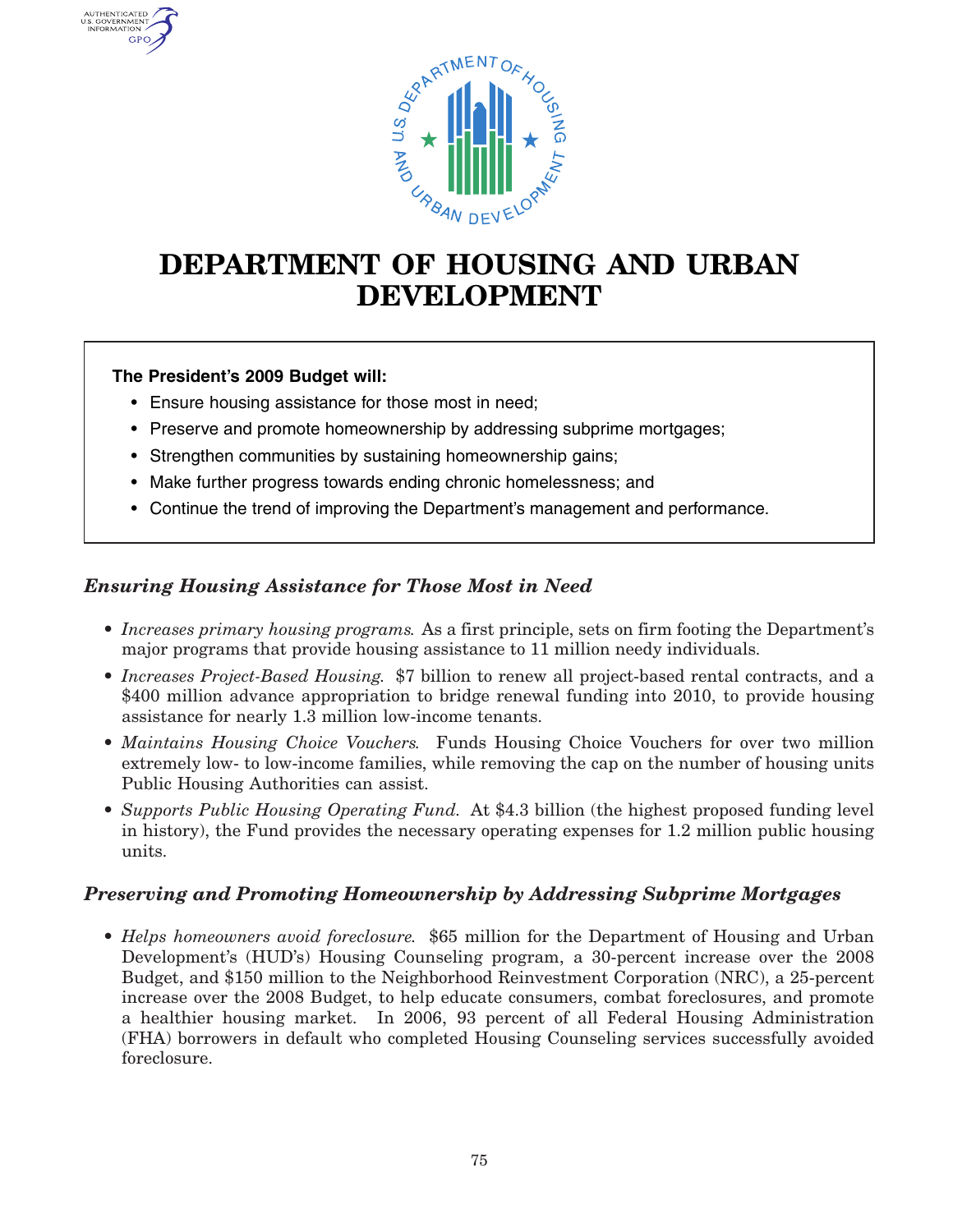# *Strengthening Communities by Sustaining Homeownership Gains*

- *Expands affordable housing and minority homeownership.* \$2 billion for the HOME Investment Partnerships program, including \$50 million for the American Dream Downpayment Initiative, which provides flexible housing assistance and increases affordable housing and minority homeownership. Since the inception of the HOME program 16 years ago, almost 812,000 units of affordable housing have been created.
- *Increases mortgage financing options for homebuyers and homeowners.* Enables FHA, through reforms such as risk-based pricing, to offer <sup>a</sup> wider variety of mortgage products and create more homeownership opportunities. FHA will be able to design mortgage products that



Number of families with conventional mortgages that have refinanced their single-family homes with FHA.

can help at-risk borrowers, reward borrowers with good credit histories, and protect taxpayers with actuarially sound financing. As <sup>a</sup> consequence of difficulties in the subprime mortgage market, more Americans are turning to FHA as they refinance their homes.

• *Promotes healthy community development.* Funding for NRC will also help existing homeowners rehabilitate homes, assist communities, sustain homeownership gains, and expand economic development and training for community-based revitalization efforts.

# *Making Further Progress Toward Ending Chronic Homelessness*

• *Expands Homeless Assistance Grants.* Over \$1.6 billion for funding at least 160,000 beds for homeless individuals. Aided by this Administration initiative, HUD has documented an unprecedented 11.5 percent decline in chronic homelessness from 2005 to 2006.

# *Continuing HUD's Improved Management and Performance*

- *Eliminates "High Risk" Designation.* For the first time since 1994, the Government Accountability Office removed HUD's single-family housing mortgage insurance and rental housing assistance programs from the list of High-Risk Federal programs in 2007.
- *Maintains sound financial management.* HUD achieved <sup>a</sup> clean opinion on its 2007 financial statements, continuing <sup>a</sup> multi-year trend.

# *Major Savings and Reforms*

- Six programs representing \$1.6 billion have been identified for termination or reduction, including:
	- ° Community Development Block Grant (CDBG) program, which needs reform because it is not well-targeted to the neediest communities and its results have not been adequately demonstrated. The Budget funds CDBG at \$3 billion, \$0.9 billion less than 2008.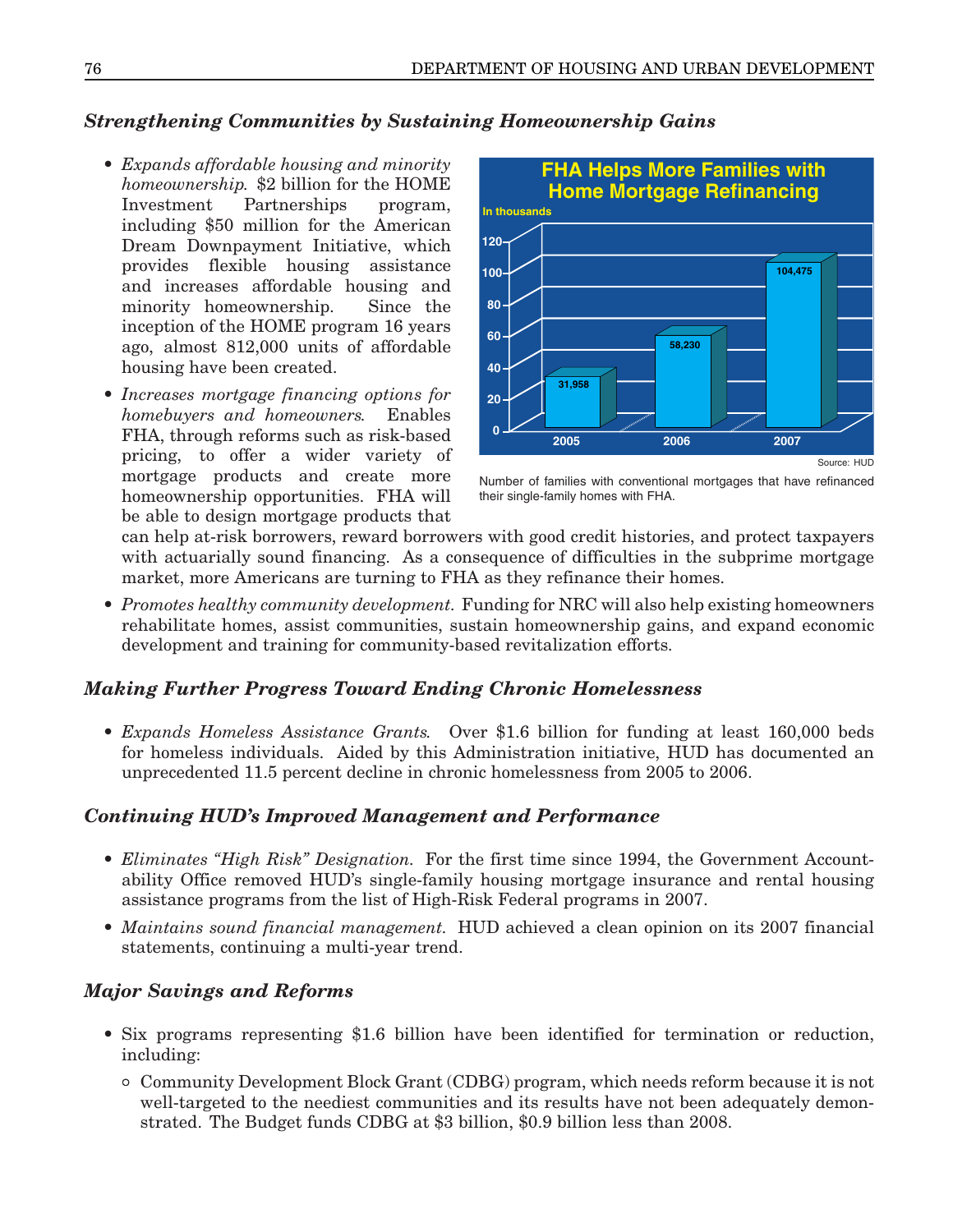#### *Since 2001, the Department of Housing and Urban Development has:*

- Made housing affordable for many of those most in need, assisting with housing payments for over four percent of the U.S. population.
- Expanded efforts to end chronic homelessness, providing additional permanent housing units for over 57,000 individuals, ending their cycle of homelessness.
- Improved financial management by eliminating nearly \$2 billion in annual improper payments.
- Increased proposed funding for Housing Counseling by over 170 percent—from \$24 million in 2001 to \$65 million in 2009. The 2009 Budget will help educate approximately 950,000 families to make better housing decisions.

#### **Department of Housing and Urban Development**

**Estimate 2007 Actual 2008 2009 Spending** Discretionary Budget Authority: Community Development Fund....................................................................... 3,770 3,866 3,000 CDBG cancellation............................................................................................... — — 206 HOME Investment Partnerships Program ................................................... 1,756 1,704 1,967 *American Dream Downpayment Initiative (non-add)* ......................... *25 10 50* Homeless Assistance Grants........................................................................... 1,434 1,586 1,636 Housing Opportunities for Persons with AIDS........................................... 286 300 300 Tenant-based Rental Assistance.................................................................... 15,881 15,703 16,039 Project-based Rental Assistance.................................................................... 5,975 6,382 7,000 Housing Certificate Fund................................................................................... 616 1,250 — Public Housing....................................................................................................... 6,284 6,639 6,324 Native American Housing Block Grant......................................................... 624 630 627 Revitalization of Severely Distressed Public Housing (HOPE VI) ...... 96 100 Housing for the Elderly ....................................................................................... 735 735 540 Housing for Persons with Disabilities ............................................................ 237 237 160 Federal Housing Administration (FHA)......................................................... 1,105 921 763 Lead Hazard Reduction..................................................................................... 150 145 116 All other programs................................................................................................ 1,530 1,557 1,742 Total, Discretionary budget authority ................................................................. 37,037 37,413 38,482 *Memorandum: Budget authority from enacted supplementals* ............... *7 3,000* — Total, Discretionary outlays ................................................................................... 48,990 50,715 47,834 Total, Mandatory outlays ........................................................................................ 3,429 1,556 2,202 Total, Outlays.............................................................................................................. 45,561 52,271 45,632

#### (Dollar amounts in millions)